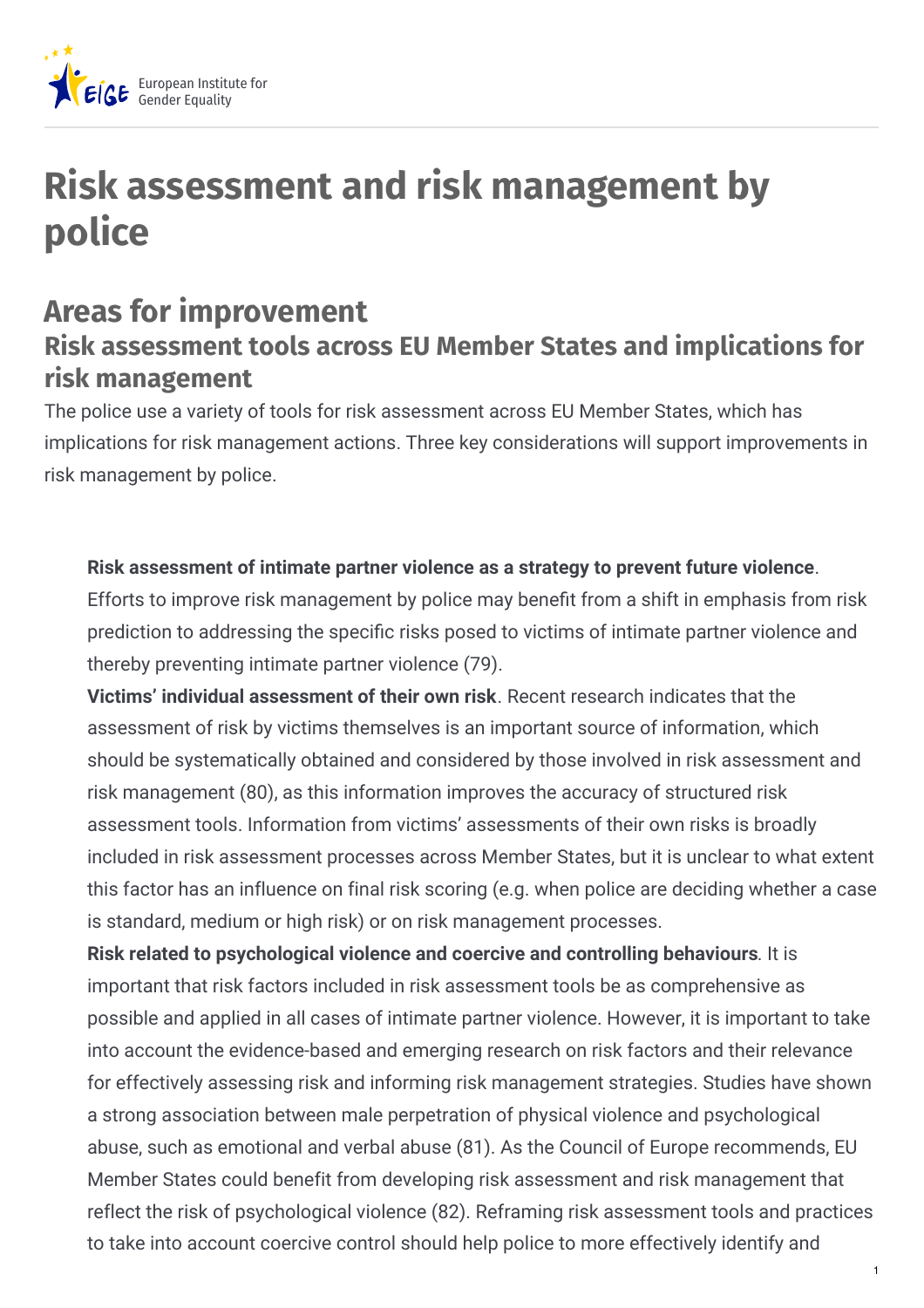manage 'the dangerous patterns of behaviour that precede domestic homicide' (83).



## **Specialised police training on risk assessment and risk management**

Consistent provision of specialised training and the development of specific quidelines to support front-line police in conducting risk assessment and delivering relevant risk management interventions for intimate partner violence would be beneficial. Assessing the level of risk and identifying and implementing the appropriate risk management strategies require specific skills and knowledge that would enable police to understand, identify, assess and manage risk. Such specialised training is necessary even where standardised tools and checklists are being used. Risk assessment also requires an appropriate implementation infrastructure, such as training strategies that are resourced and sustainable, and standardised procedures outlined in regulations.

### **Monitoring and evaluating risk assessment and risk management practices**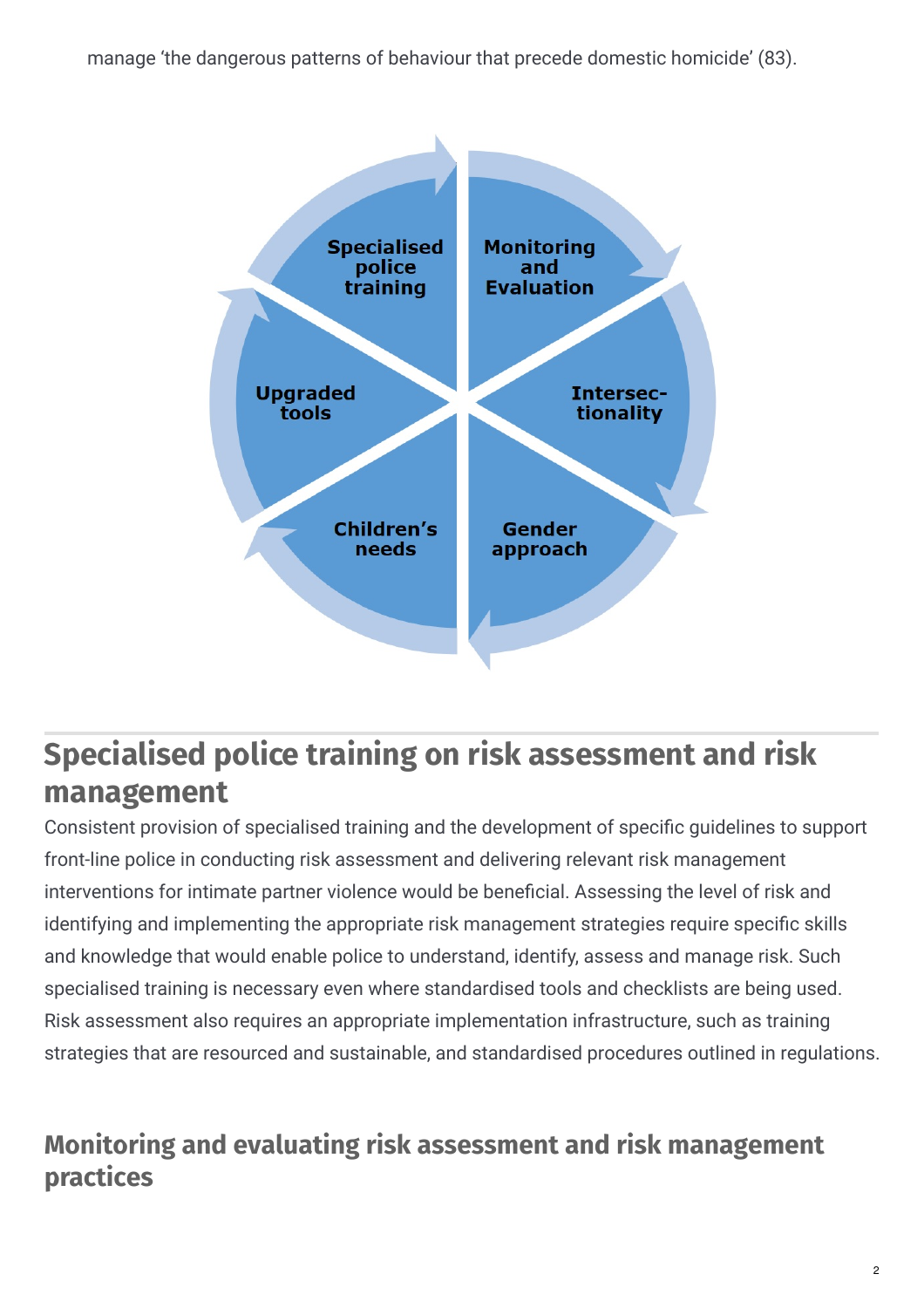Monitoring and evaluating information about how risk assessment leads to risk management strategies is lacking across Member States. An assessment of police practices revealed that officers generally had 'low levels of appreciation as to why [risk assessment] is important, and a poor understanding as to what officers should do beyond the completion of the DASH (84) form' (85).

Monitoring and evaluation systems are crucial in supporting quality assurance of risk assessment and risk management processes, and in identifying weaknesses and areas for improvement. At the same time, they are also an important element in the process of ensuring that the police are accountable in carrying out their obligations to assess risk and respond to intimate partner violence within a multiagency framework.

#### **Gender and risk assessment and management of intimate partner violence**

Systematic attention to the role of gender in intimate partner violence is evident in countries where risk assessment and risk management of intimate partner violence are embedded in a gendered policy and legal framework (Spain and Sweden) but less evident in other Member States. Understanding the gendered dynamics of intimate partner violence generally, and coercive control specifically, will help police (and other agencies involved) to respond more effectively and prevent intimate partner violence and homicide.

#### **Intersectionality in risk assessment and risk management**

Intimate partner violence is experienced differently by women and children according to their race, disability, age, religion, immigration status, ethnicity and sexual orientation (86).

The personal characteristics of a victim (87) are crucial in identifying victim's individual safety needs and possible barriers to accessing support. For example, female migrants and asylum seekers may face increased risk of violence and negative impacts of abuse, not because their ethnicity causes an increase in the risk in itself but because they have uncertain legal status, language difficulties or limited knowledge of their rights, or because they suffer prejudice and stereotyping.